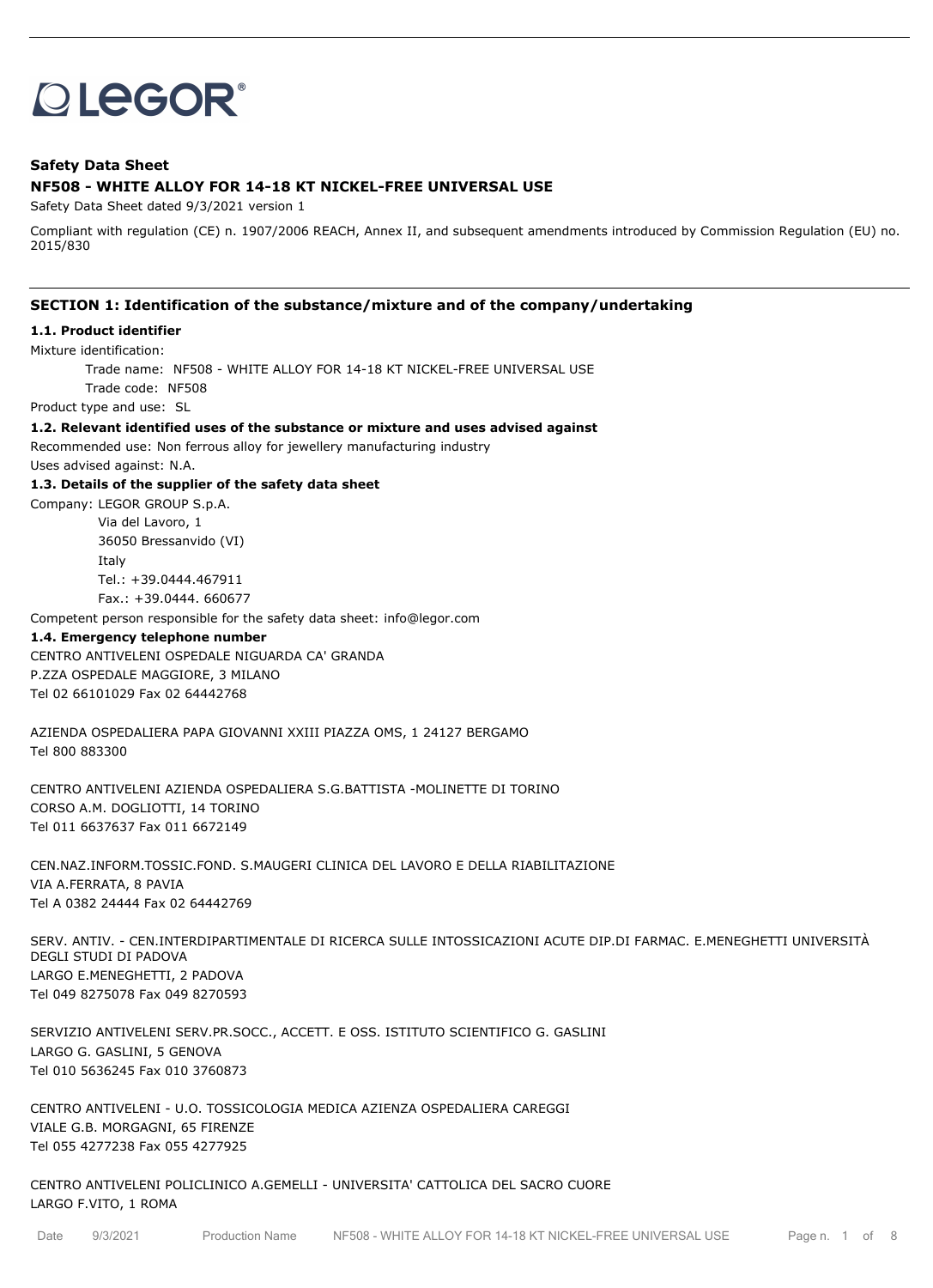CENTRO ANTIVELENI - ISTITUTO DI ANESTESIOLOGIA E RIANIMAZIONE UNIVERSITÀ DEGLI STUDI DI ROMA LA SAPIENZA VIALE DEL POLICLINICO, 155 ROMA Tel 06 49970698 Fax 06 4461967

AZ. OSP. UNIV. FOGGIA V.LE LUIGI PINTO, 1 71122 FOGGIA Tel 0881 732326

CENTRO ANTIVELENI AZIENDA OSPEDALIERA A. CARDARELLI VIA CARDARELLI, 9 NAPOLI Tel 081 7472870 Fax 081 7472880

# **SECTION 2: Hazards identification**

#### **2.1. Classification of the substance or mixture**

#### **Regulation (EC) n. 1272/2008 (CLP)**

0 The product is not classified as dangerous according to Regulation EC 1272/2008 (CLP).

Adverse physicochemical, human health and environmental effects:

No other hazards

**2.2. Label elements**

The product is not classified as dangerous according to Regulation EC 1272/2008 (CLP).

# **Special provisions according to Annex XVII of REACH and subsequent amendments:**

None

**2.3. Other hazards**

No PBT Ingredients are present

Other Hazards: No other hazards

#### **SECTION 3: Composition/information on ingredients**

**3.1. Substances**

N.A.

## **3.2. Mixtures**

Mixture identification: NF508 - WHITE ALLOY FOR 14-18 KT NICKEL-FREE UNIVERSAL USE

# **Hazardous components within the meaning of the CLP regulation and related classification:**

| Qty         | Name   | Ident. Numb.                             | Classification                                                     | <b>Registration Number</b> |
|-------------|--------|------------------------------------------|--------------------------------------------------------------------|----------------------------|
| $50 - 75 %$ | Silver |                                          | CAS: 7440-22-4 Substance with a Union workplace<br>exposure limit. |                            |
| $< 5\%$     | Copper | EC:231-159-6<br>Index:029-024-<br>$00-X$ | CAS: 7440-50-8 Substance with a Union workplace<br>exposure limit. |                            |

#### **SECTION 4: First aid measures**

## **4.1. Description of first aid measures**

In case of skin contact:

Wash with plenty of water and soap.

In case of eyes contact:

Wash immediately with water.

In case of Ingestion:

Do not induce vomiting, get medical attention showing the SDS and label hazardous.

In case of Inhalation:

Remove casualty to fresh air and keep warm and at rest.

# **4.2. Most important symptoms and effects, both acute and delayed**

N.A.

# **4.3. Indication of any immediate medical attention and special treatment needed**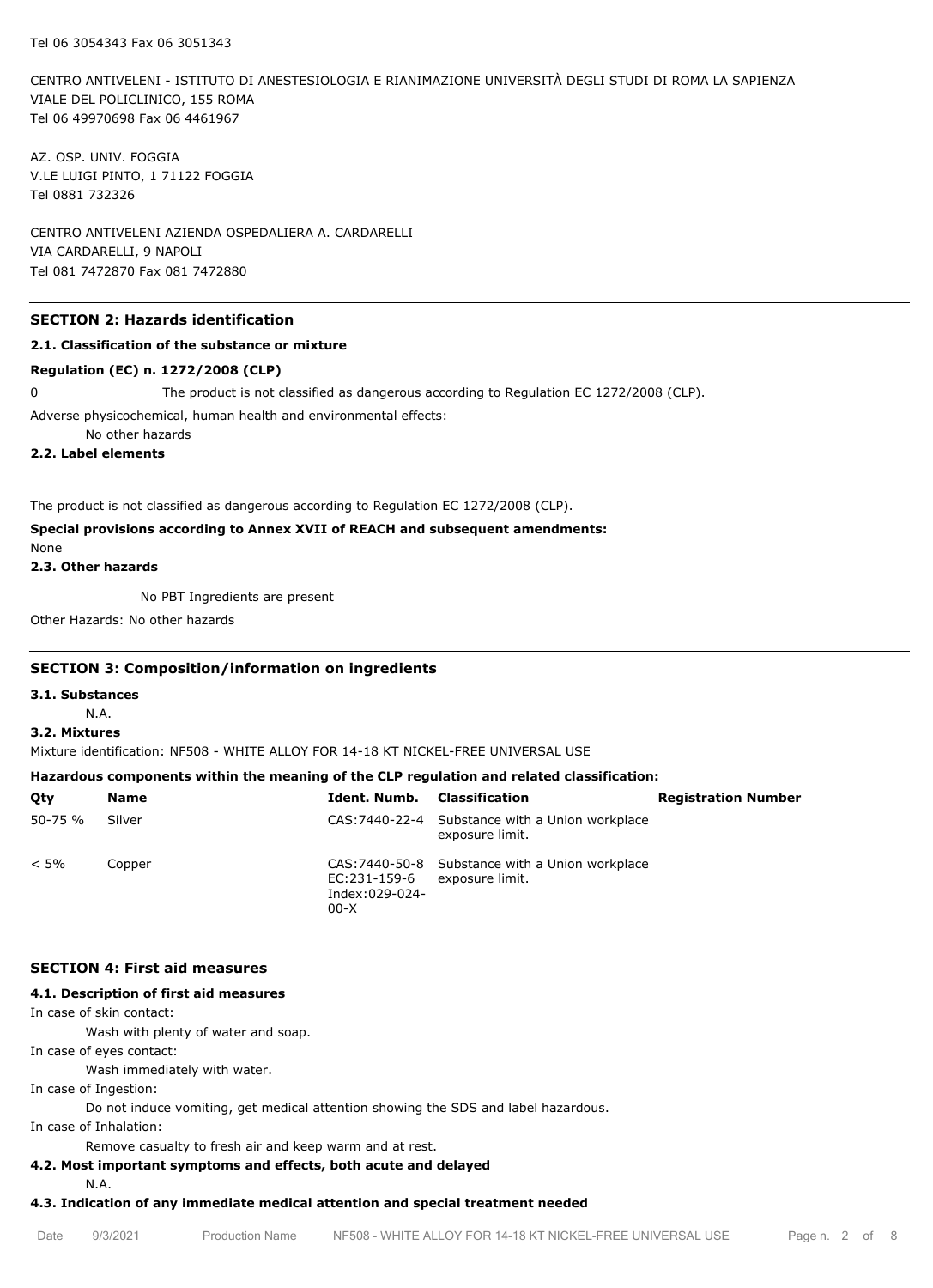# **SECTION 5: Firefighting measures**

#### **5.1. Extinguishing media**

Suitable extinguishing media:

Water.

Carbon dioxide (CO2).

Extinguishing media which must not be used for safety reasons:

None in particular.

#### **5.2. Special hazards arising from the substance or mixture**

Do not inhale explosion and combustion gases.

Burning produces heavy smoke.

## **5.3. Advice for firefighters**

Use suitable breathing apparatus .

Collect contaminated fire extinguishing water separately. This must not be discharged into drains. Move undamaged containers from immediate hazard area if it can be done safely.

## **SECTION 6: Accidental release measures**

#### **6.1. Personal precautions, protective equipment and emergency procedures**

Wear personal protection equipment.

Remove persons to safety.

See protective measures under point 7 and 8.

## **6.2. Environmental precautions**

Do not allow to enter into soil/subsoil. Do not allow to enter into surface water or drains.

Retain contaminated washing water and dispose it.

In case of gas escape or of entry into waterways, soil or drains, inform the responsible authorities.

Suitable material for taking up: absorbing material, organic, sand

#### **6.3. Methods and material for containment and cleaning up**

Suitable material for taking up: absorbing material, organic, sand Wash with plenty of water.

#### **6.4. Reference to other sections**

See also section 8 and 13

## **SECTION 7: Handling and storage**

#### **7.1. Precautions for safe handling**

Avoid contact with skin and eyes, inhaltion of vapours and mists.

Do not eat or drink while working.

See also section 8 for recommended protective equipment.

#### **7.2. Conditions for safe storage, including any incompatibilities**

Incompatible materials:

None in particular.

Instructions as regards storage premises:

Adequately ventilated premises.

# **7.3. Specific end use(s)**

Recommendation(s)

None in particular

Industrial sector specific solutions:

None in particular

# **SECTION 8: Exposure controls/personal protection**

### **8.1. Control parameters**

#### **Community Occupational Exposure Limits (OEL)**

| Component | <b>OEL</b><br>Type | Country    | Ceiling | mq/m3 | Long Term Long Term Short<br>ppm | Term<br>mq/m3 | Short<br>Term ppm | <b>Behaviour Notes</b> |                                   |
|-----------|--------------------|------------|---------|-------|----------------------------------|---------------|-------------------|------------------------|-----------------------------------|
| Silver    | EU                 | <b>NNN</b> |         | 0,1   |                                  |               |                   |                        |                                   |
|           | ACGIH              | <b>NNN</b> |         | 0,1   |                                  |               |                   |                        | Metal dust and fume.<br>- Argyria |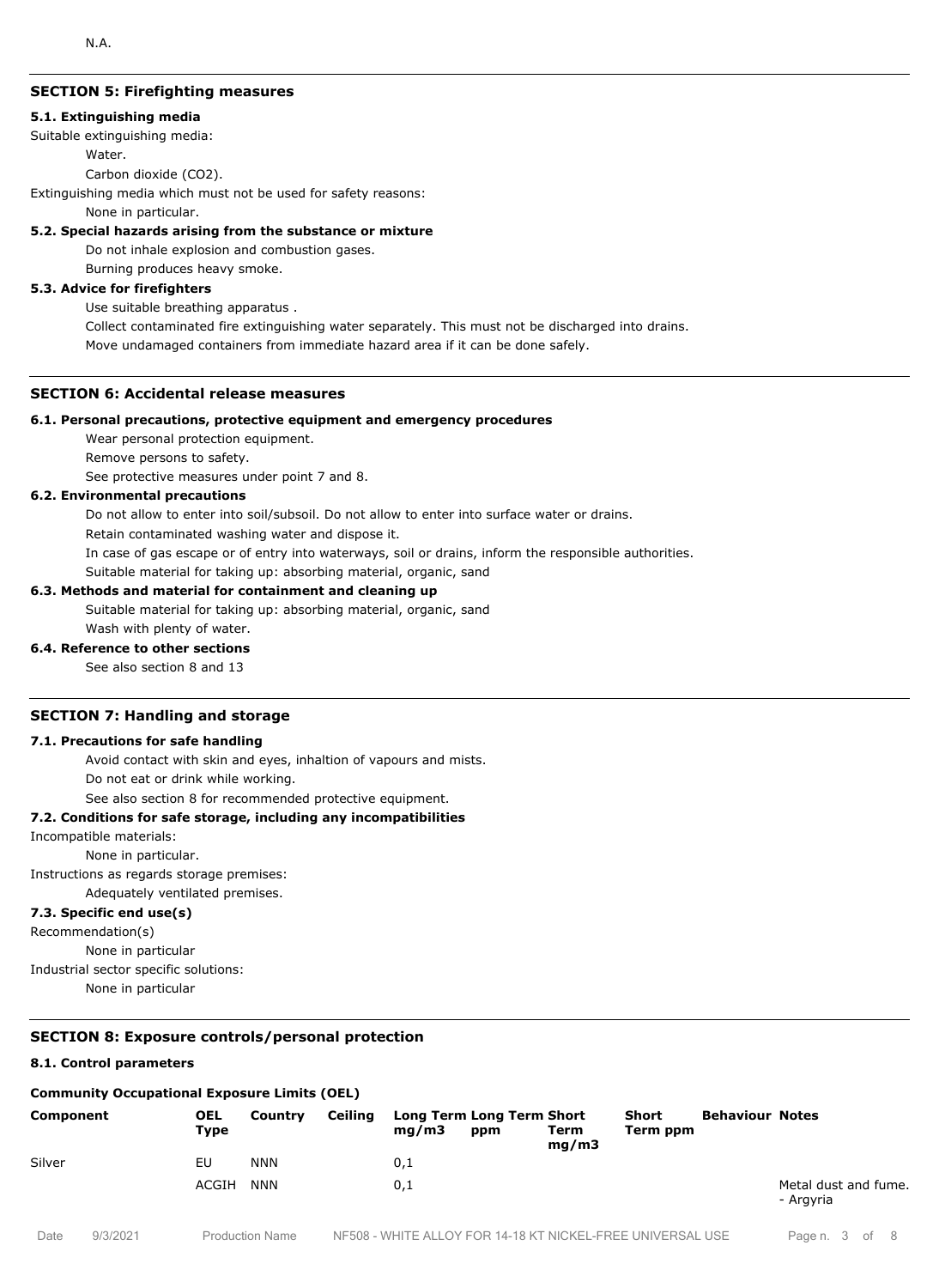|        | ACGIH<br><b>NNN</b> | 0,01 | Soluble compounds,<br>as Ag. - Argyria                  |
|--------|---------------------|------|---------------------------------------------------------|
| Copper | <b>NNN</b><br>ACGIH | 0,2  | Fume, as Cu. Irr, GI,<br>metal fume fever               |
|        | <b>NNN</b><br>ACGIH |      | Dusts and mists, as<br>Cu. Irr, GI, metal<br>fume fever |

| Derived No Effect Level (DNEL) values |           |                                                                        |                            |                                           |  |
|---------------------------------------|-----------|------------------------------------------------------------------------|----------------------------|-------------------------------------------|--|
| Component                             | CAS-No.   | <b>Worker Worker Consu</b><br><b>Industr Profess mer</b><br>ional<br>γ | Route                      | <b>Exposure</b> Exposure Frequency Remark |  |
| Copper                                | 7440-50-8 | 0.041<br>mg/kg                                                         | <b>Human</b><br>Dermal     | Long Term, systemic<br>effects            |  |
|                                       |           | 0,041<br>mg/kg                                                         | <b>Human</b><br>Inhalation | Long Term, systemic<br>effects            |  |
|                                       |           | 0,082<br>mg/kg                                                         | <b>Human</b><br>Dermal     | Short Term, systemic<br>effects           |  |
|                                       |           | 0,082<br>mg/kg                                                         | <b>Human</b><br>Inhalation | Short Term, systemic<br>effects           |  |

#### **8.2. Exposure controls**

Eye protection:

Not needed for normal use. Anyway, operate according good working practices.

Protection for skin:

No special precaution must be adopted for normal use.

Protection for hands:

Not needed for normal use. Respiratory protection:

N.A.

Thermal Hazards:

N.A.

Environmental exposure controls:

N.A.

Hygienic and Technical measures

N.A.

## **SECTION 9: Physical and chemical properties**

# **9.1. Information on basic physical and chemical properties Physical State** Solid **Appearance and colour:** White-grey grained alloy **Odour:** Odourless **Odour threshold:** N.A. **pH:** N.A. **Melting point / freezing point:** 1100 °C (2012 °F) **Initial boiling point and boiling range:** N.A. **Flash point:** > 93°C **Evaporation rate:** N.A. **Upper/lower flammability or explosive limits:** N.A. **Vapour density:** N.A. **Vapour pressure:** N.A. **Relative density:** N.A. **Solubility in water:** Unsoluble in water **Solubility in oil:** Unsoluble in organic solvents **Partition coefficient (n-octanol/water):** N.A. **Auto-ignition temperature:** N.A. **Decomposition temperature:** N.A. **Viscosity:** N.A. **Explosive properties:** n.a. **Oxidizing properties:** n.a. **Solid/gas flammability:** n.a.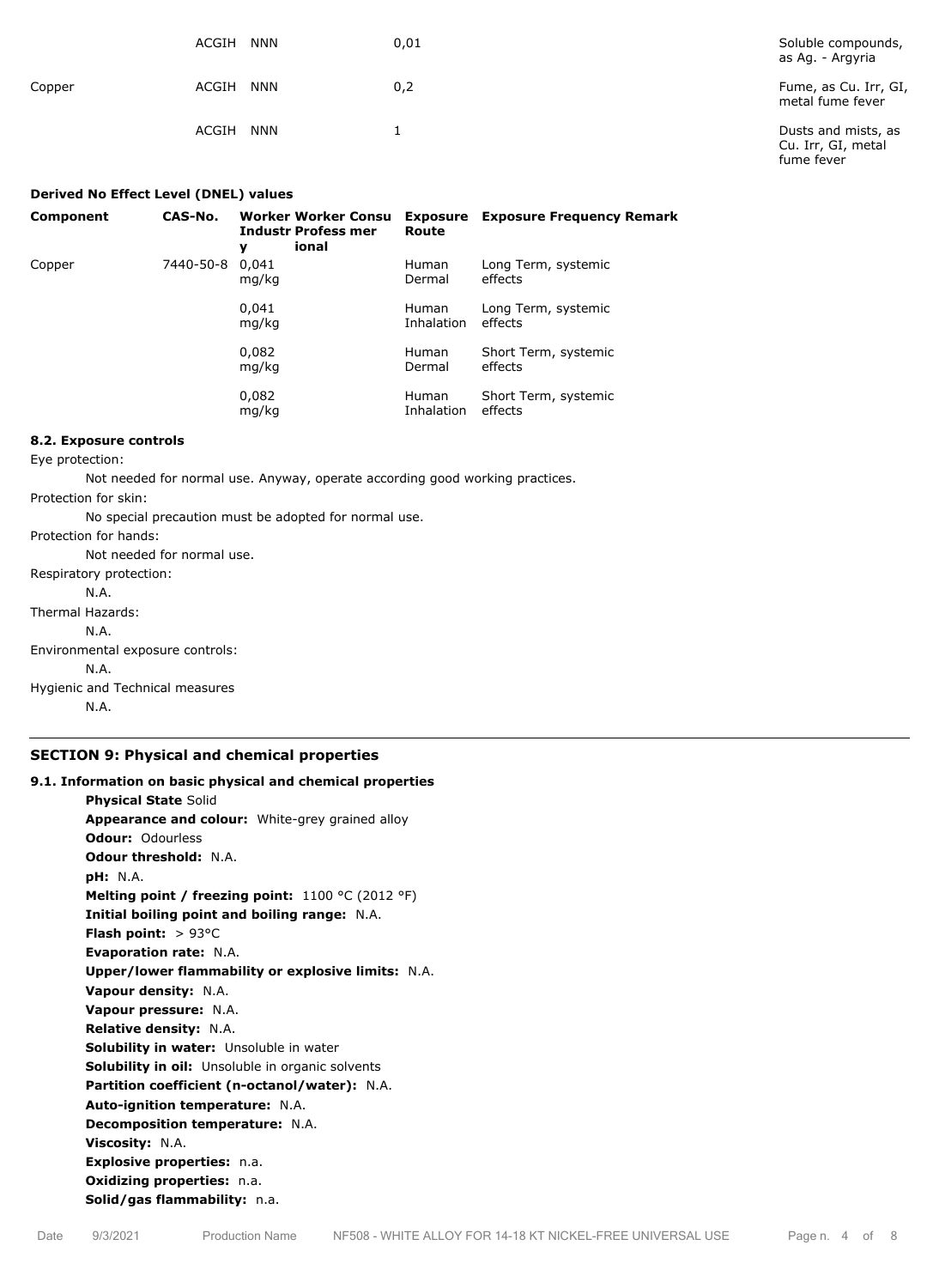# **9.2. Other information**

**VOC** N.A. **Substance Groups relevant properties** N.A. **Miscibility:** N.A. **Conductivity:** N.A.

#### **SECTION 10: Stability and reactivity**

#### **10.1. Reactivity**

Stable under normal conditions

#### **10.2. Chemical stability** Data not Available.

**10.3. Possibility of hazardous reactions** None.

#### **10.4. Conditions to avoid**

Stable under normal conditions.

**10.5. Incompatible materials**

None in particular.

**10.6. Hazardous decomposition products**

None.

# **SECTION 11: Toxicological information**

## **11.1. Information on toxicological effects**

## **Toxicological Information of the Preparation**

| a) acute toxicity                    | Not classified                                                   |
|--------------------------------------|------------------------------------------------------------------|
|                                      | Based on available data, the classification criteria are not met |
| b) skin corrosion/irritation         | Not classified                                                   |
|                                      | Based on available data, the classification criteria are not met |
| c) serious eye damage/irritation     | Not classified                                                   |
|                                      | Based on available data, the classification criteria are not met |
| d) respiratory or skin sensitisation | Not classified                                                   |
|                                      | Based on available data, the classification criteria are not met |
| e) germ cell mutagenicity            | Not classified                                                   |
|                                      | Based on available data, the classification criteria are not met |
| f) carcinogenicity                   | Not classified                                                   |
|                                      | Based on available data, the classification criteria are not met |
| q) reproductive toxicity             | Not classified                                                   |
|                                      | Based on available data, the classification criteria are not met |
| h) STOT-single exposure              | Not classified                                                   |
|                                      | Based on available data, the classification criteria are not met |
| i) STOT-repeated exposure            | Not classified                                                   |
|                                      | Based on available data, the classification criteria are not met |
| j) aspiration hazard                 | Not classified                                                   |
|                                      | Based on available data, the classification criteria are not met |

# **SECTION 12: Ecological information**

#### **12.1. Toxicity**

Adopt good working practices, so that the product is not released into the environment. Eco-Toxicological Information:

# **List of Eco-Toxicological properties of the product**

Not classified for environmental hazards.

```
No data available for the product
```
#### **12.2. Persistence and degradability**

N.A.

# **12.3. Bioaccumulative potential**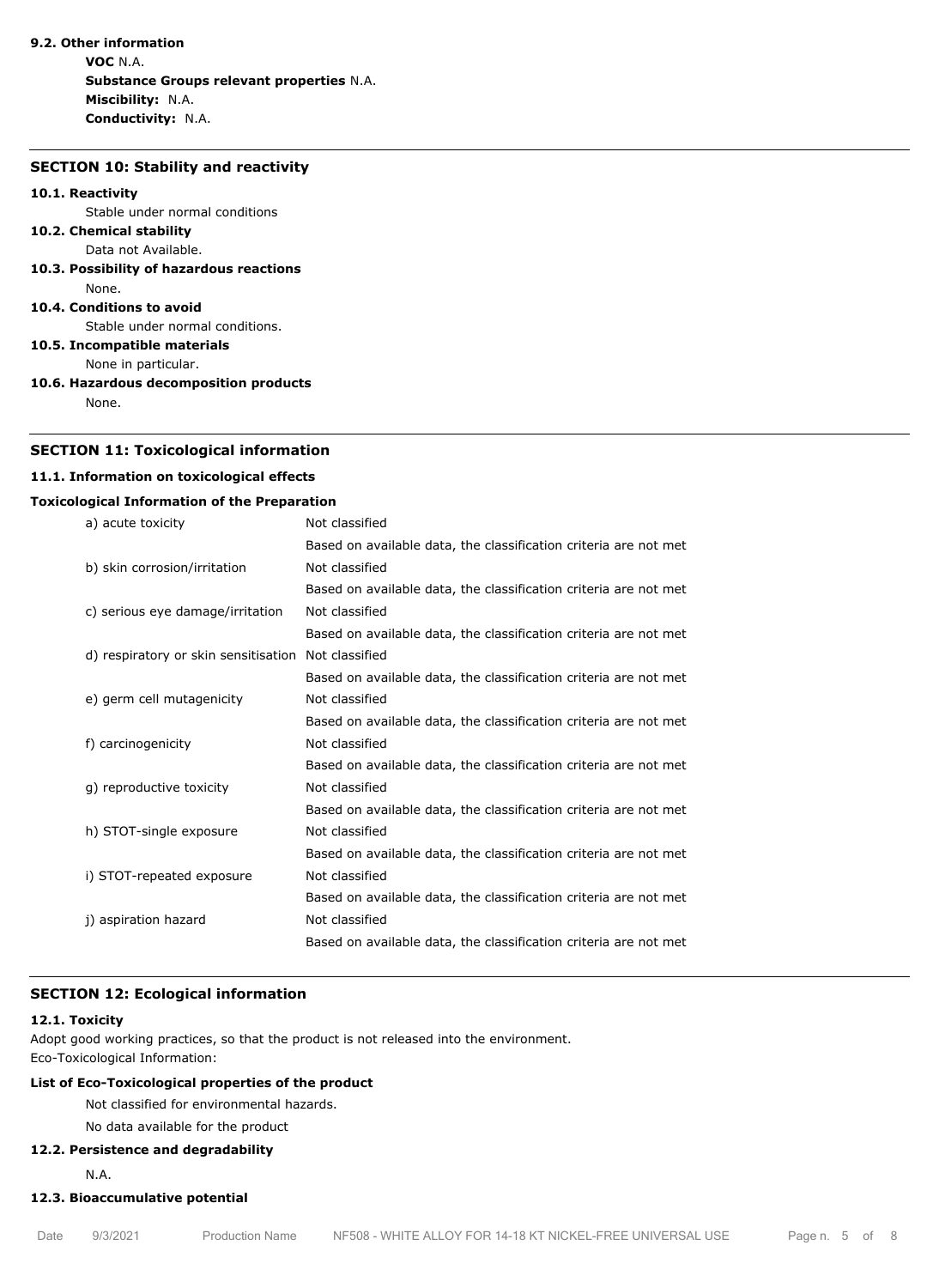# **12.4. Mobility in soil**

N.A.

**12.5. Results of PBT and vPvB assessment**

No PBT Ingredients are present

#### **12.6. Other adverse effects**

N.A.

#### **SECTION 13: Disposal considerations**

## **13.1. Waste treatment methods**

Recover if possible. In so doing, comply with the local and national regulations currently in force.

# **SECTION 14: Transport information**

Not classified as dangerous in the meaning of transport regulations.

**14.1. UN number** N.A. **14.2. UN proper shipping name** N.A. **14.3. Transport hazard class(es)** ADR-Class: NA N.A. **14.4. Packing group** N.A. **14.5. Environmental hazards** N.A. **14.6. Special precautions for user** N.A. Road and Rail ( ADR-RID ) : N.A. Air ( IATA ) : Sea ( IMDG ) : N.A.

# **14.7. Transport in bulk according to Annex II of MARPOL and the IBC Code**

N.A.

## **SECTION 15: Regulatory information**

# **15.1. Safety, health and environmental regulations/legislation specific for the substance or mixture**

Dir. 98/24/EC (Risks related to chemical agents at work) Dir. 2000/39/EC (Occupational exposure limit values) Regulation (EC) n. 1907/2006 (REACH) Regulation (EC) n. 1272/2008 (CLP) Regulation (EC) n. 790/2009 (ATP 1 CLP) and (EU) n. 758/2013 Regulation (EU) n. 286/2011 (ATP 2 CLP) Regulation (EU) n. 618/2012 (ATP 3 CLP) Regulation (EU) n. 487/2013 (ATP 4 CLP) Regulation (EU) n. 944/2013 (ATP 5 CLP) Regulation (EU) n. 605/2014 (ATP 6 CLP) Regulation (EU) n. 2015/1221 (ATP 7 CLP) Regulation (EU) n. 2016/918 (ATP 8 CLP) Regulation (EU) n. 2016/1179 (ATP 9 CLP) Regulation (EU) n. 2017/776 (ATP 10 CLP) Regulation (EU) n. 2018/669 (ATP 11 CLP) Regulation (EU) n. 2018/1480 (ATP 13 CLP) Regulation (EU) n. 2019/521 (ATP 12 CLP) Regulation (EU) 2015/830

Restrictions related to the product or the substances contained according to Annex XVII Regulation (EC) 1907/2006 (REACH) and subsequent modifications:

Restrictions related to the product: None

Restrictions related to the substances contained: None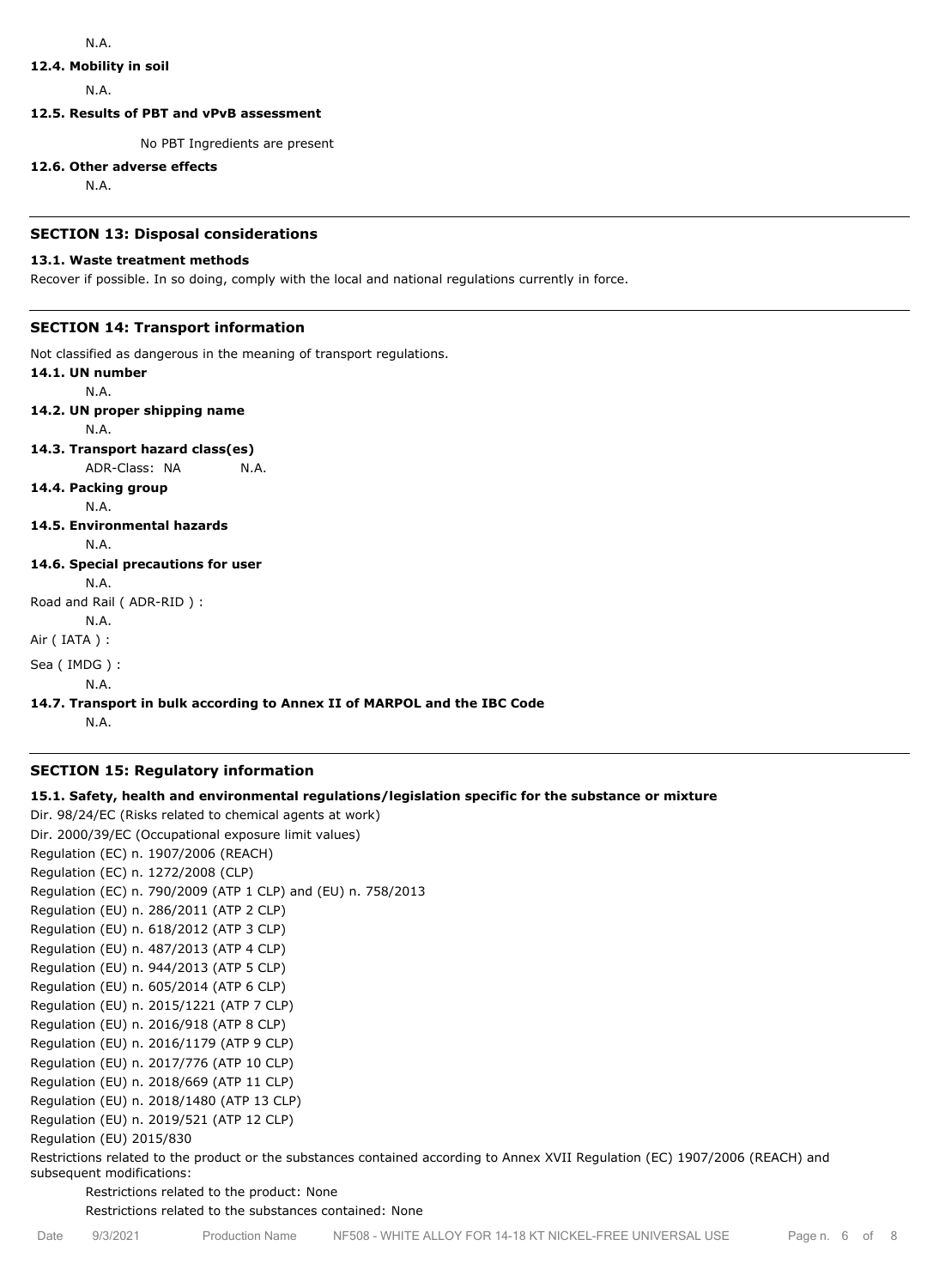N.A.

## **Regulation (EU) No 649/2012 (PIC regulation)**

No substances listed

German Water Hazard Class.

Class 3: extremely hazardous.

SVHC Substances:

No data available

#### **15.2. Chemical safety assessment**

No Chemical Safety Assessment has been carried out for the mixture.

# **SECTION 16: Other information**

This document was prepared by a competent person who has received appropriate training.

Main bibliographic sources:

ECDIN - Environmental Chemicals Data and Information Network - Joint Research Centre, Commission of the European Communities

SAX's DANGEROUS PROPERTIES OF INDUSTRIAL MATERIALS - Eight Edition - Van Nostrand Reinold

The information contained herein is based on our state of knowledge at the above-specified date. It refers solely to the product indicated and constitutes no guarantee of particular quality.

It is the duty of the user to ensure that this information is appropriate and complete with respect to the specific use intended.

This MSDS cancels and replaces any preceding release.

Legend to abbreviations and acronyms used in the safety data sheet:

ACGIH: American Conference of Governmental Industrial Hygienists

ADR: European Agreement concerning the International Carriage of Dangerous Goods by Road.

AND: European Agreement concerning the International Carriage of Dangerous Goods by Inland Waterways

ATE: Acute Toxicity Estimate

ATEmix: Acute toxicity Estimate (Mixtures)

BCF: Biological Concentration Factor

BEI: Biological Exposure Index

BOD: Biochemical Oxygen Demand

CAS: Chemical Abstracts Service (division of the American Chemical Society).

CAV: Poison Center

CE: European Community

CLP: Classification, Labeling, Packaging.

CMR: Carcinogenic, Mutagenic and Reprotoxic

COD: Chemical Oxygen Demand

COV: Volatile Organic Compound

CSA: Chemical Safety Assessment

CSR: Chemical Safety Report

DMEL: Derived Minimal Effect Level

DNEL: Derived No Effect Level.

DPD: Dangerous Preparations Directive

DSD: Dangerous Substances Directive

EC50: Half Maximal Effective Concentration

ECHA: European Chemicals Agency

EINECS: European Inventory of Existing Commercial Chemical Substances.

ES: Exposure Scenario

GefStoffVO: Ordinance on Hazardous Substances, Germany.

GHS: Globally Harmonized System of Classification and Labeling of Chemicals.

IARC: International Agency for Research on Cancer

IATA: International Air Transport Association.

IATA-DGR: Dangerous Goods Regulation by the "International Air Transport Association" (IATA).

IC50: half maximal inhibitory concentration

ICAO: International Civil Aviation Organization.

ICAO-TI: Technical Instructions by the "International Civil Aviation Organization" (ICAO).

IMDG: International Maritime Code for Dangerous Goods.

INCI: International Nomenclature of Cosmetic Ingredients.

IRCCS: Scientific Institute for Research, Hospitalization and Health Care

#### KAFH: KAFH

KSt: Explosion coefficient.